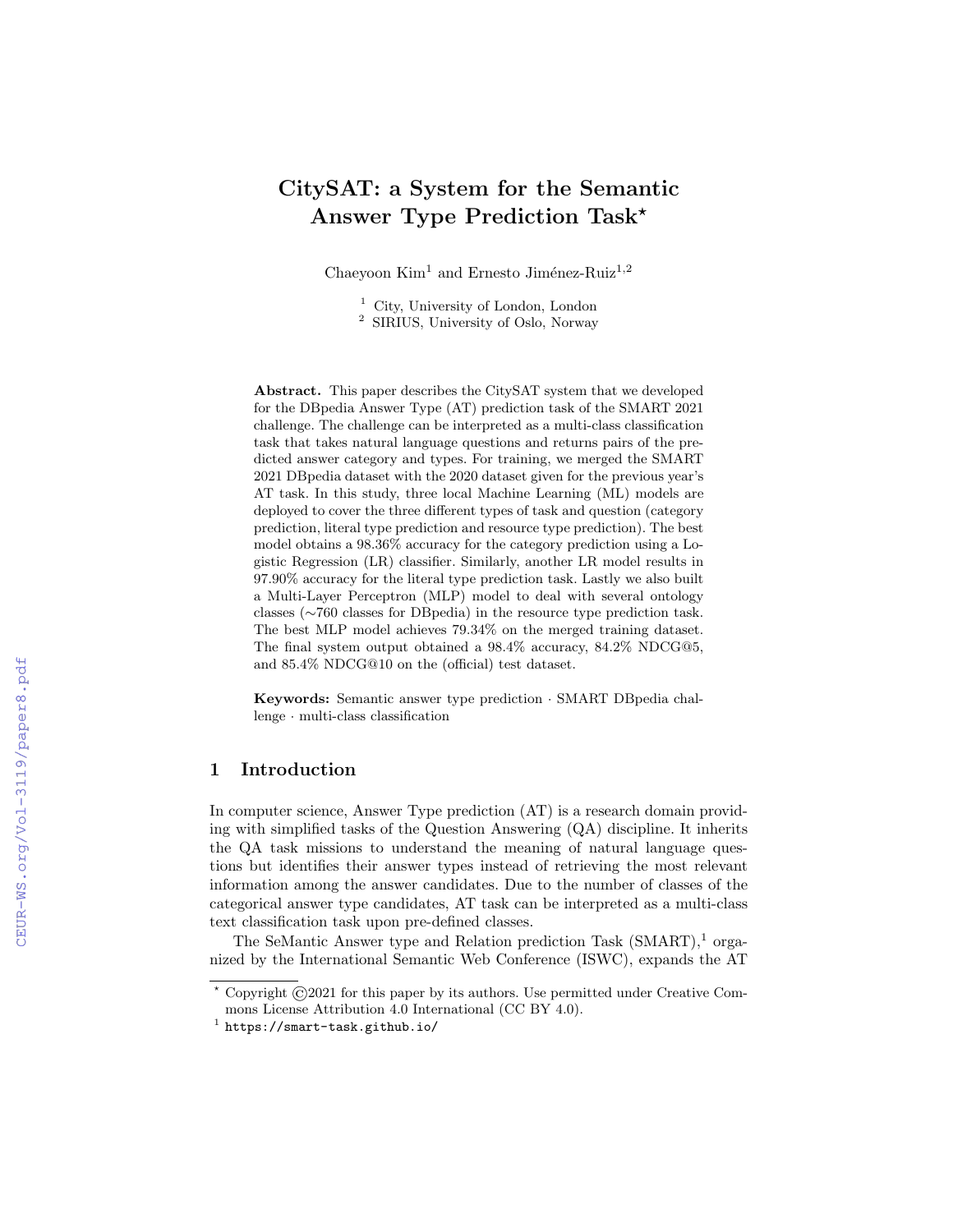| <b>SMART 2020</b> |       |        | <b>SMART 2021</b> | Merged |        |        |
|-------------------|-------|--------|-------------------|--------|--------|--------|
| Train             | Test  | Total  | Train             | Test   | Total  | Train  |
| 17,571            | 4,369 | 21.940 | 36.670            | 9,104  | 45,774 | 39,556 |

Table 1. The size of datasets: SMART 2021 challenge increased a 231% w.r.t. 2021.

challenge to a more complicated structure of knowledge base data which consists of the answer category and type in two hierarchical levels. They provide two versions of large-scale dataset for the AT task; one edition using DBpedia ontology (∼760 classes) and the other edition using the Wikidata taxonomy (∼50K classes). This paper demonstrates our participation in the SMART 2021 AT task [6], concentrating only on the DBpedia dataset, that takes a set of natural language questions alongside with the corresponding answer category and ontological type classes of DBpedia to predict a suitable type for new questions. The reason of the dataset choice is because of the clearer separation between ontology (i.e., terminology) and data (i.e., assertions) in DBpedia.

The CitySAT system firstly verifies the accuracy score of the answer category prediction and additionally uses the lenient Normalized Discounted Cumulative Gain (NDCG) at each 5 and 10 answer type values to compete with comparable systems. The best optimization confirms 98.4% accuracy, 84.2% NDCG@5, and 85.4% NDCG@10. As NDCG evaluation metric follows a linear decay, NDCG@10 is highly valued and our result proves to the beneficiaries that the more predefined knowledge the better the system predicts.

The rest of the paper is structured as follows. Section 2 (Context) surveys the used materials and related work. Section 3 (Methods) presents a detailed view of the entire research progress from data loading to evaluation with justifications for each of the steps. Section 4 (Results) summarizes the respective high-valued experiments. Section 5 (Discussion and Future work) examines what is a meaningful correlation between our research motivation and results that conclude the next stage of studies. The code for reproducing the experimental results of this study is publicly available at https://github.com/chaeyoonyunakim/ smart-2021-AT.

# 2 Context: Materials and related work

SMART 2020 [7] published eight AT systems on the DBpedia dataset that our research aimed at comparing as reference models for SMART 2021.

To start with training datasets, the previous work  $(e.g., [2]$  and  $[10]$ ) supports the positive effect of larger training datasets and thereby this study also tried to maximize the volume of the training data by merging every relevant resource. Table 1 gives an overview of our merged training dataset size compared to SMART 2020 and 2021 challenge dataset. Originally the prior DBpedia edition contained 21,940 questions but the later edition has increased the data size up to 45,774. At the end, our study settled down on the merged training data with 39,556 set of questions and model answers. SMART datasets are designed to provide a single answer category either "boolean", "literal", or "resource". They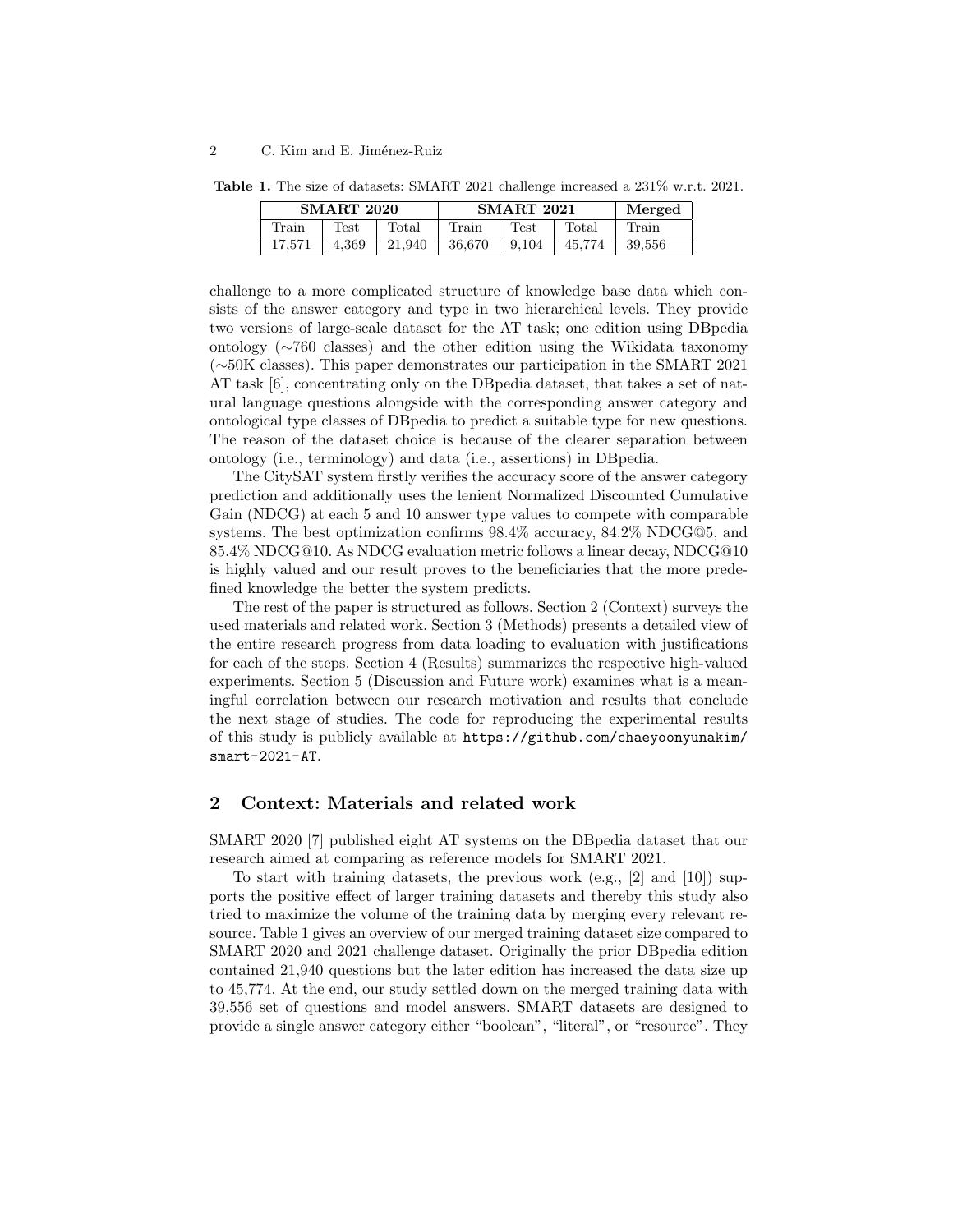| <b>System</b>             | Accuracy | NDCG@5 | NDCG@10 |
|---------------------------|----------|--------|---------|
| Setty $et \ al.[11]$      | 0.98     | 0.80   | 0.79    |
| Nikas <i>et al.</i> [8]   | 0.96     | 0.78   | 0.76    |
| Perevalov et al. [10]     | 0.98     | 0.76   | 0.73    |
| Kertkeidkachorn et al.[5] | 0.96     | 0.75   | 0.72    |
| Ammar <i>et al.</i> [1]   | 0.94     | 0.62   | 0.61    |
| Vallurupalli et al.[14]   | 0.88     | 0.54   | 0.52    |
| Steinmetz et al. [12]     | 0.74     | 0.54   | 0.52    |
| Bill $et al.[2]$          | 0.79     | 0.31   | 0.30    |

Table 2. SMART 2020 Leaderboard - DBpedia AT task.

assign the "boolean" category as "boolean", "literal" category into an answer type either "number", "date", or "string". For the "resource" category, DBpedia ontology classes are placed in the answer type.

Another one of the most important observations over the previous work is that they presented a very high accuracy for their answer category classifier on the upper level of the hierarchical data structure. For the 2020 performance results, Table 2 shows that top ranked outputs even exceeded over 90% accuracy. It led an initial decision that our experiments can be conducted on traditional Central Processing Units (CPUs). Due to the increased data volume, however, it is worth to define how to selectively adapt the referencing models in this study. Hence, some initial data analysis on lower level hierarchy (i.e., targets on the answer type) is following in next section.

### 2.1 Initial data analysis

Regarding the shape of the bottom level data for answer type, Figure 1 gives details how many ontological classes are located in the resource type. Both 2020 and 2021 DBpedia editions are mostly consisted of equal or less than 6 answer types, but the distribution of type value numbers is more positively skewed in the 2020 edition. Therefore, the previous systems considered the first five (e.g., [10]) or six values  $(e.g., [2])$  for their local classifier to predict the resource type. Some questions of 2021 edition are shown to have more than 10 ontology classes: 666 questions are assigned between 11 and 30 types, and 9 questions have up to 627 types which are all going to be excluded from the NDCG evaluation matrix as it measures up to 10 classes. In this study, we would try to train by every number of type values up to 10 so that it can be compared with last year performance.

To understand the context of the answer type, Figure 2 illustrates an example question and how its ontological classes are lined up in the given dataset. Among the classes, there is an exception (dbo:Location) which is defined as an entity in DBpedia but it is considered as a class having an equal level with dbo:Place specifically in SMART 2020 and SMART 2021 shared tasks. As explained in [10], the 2020 edition is sorted to have the most general class at the end. In spite of that, the 2021 edition is in the mixed order of classes. For example, the answer "type" in Figure 2 can be rearranged to ["dbo:River", "dbo:Stream", · · ·, "dbo:NaturalPlace", "dbo:Place", "dbo:Location"] if the same principle as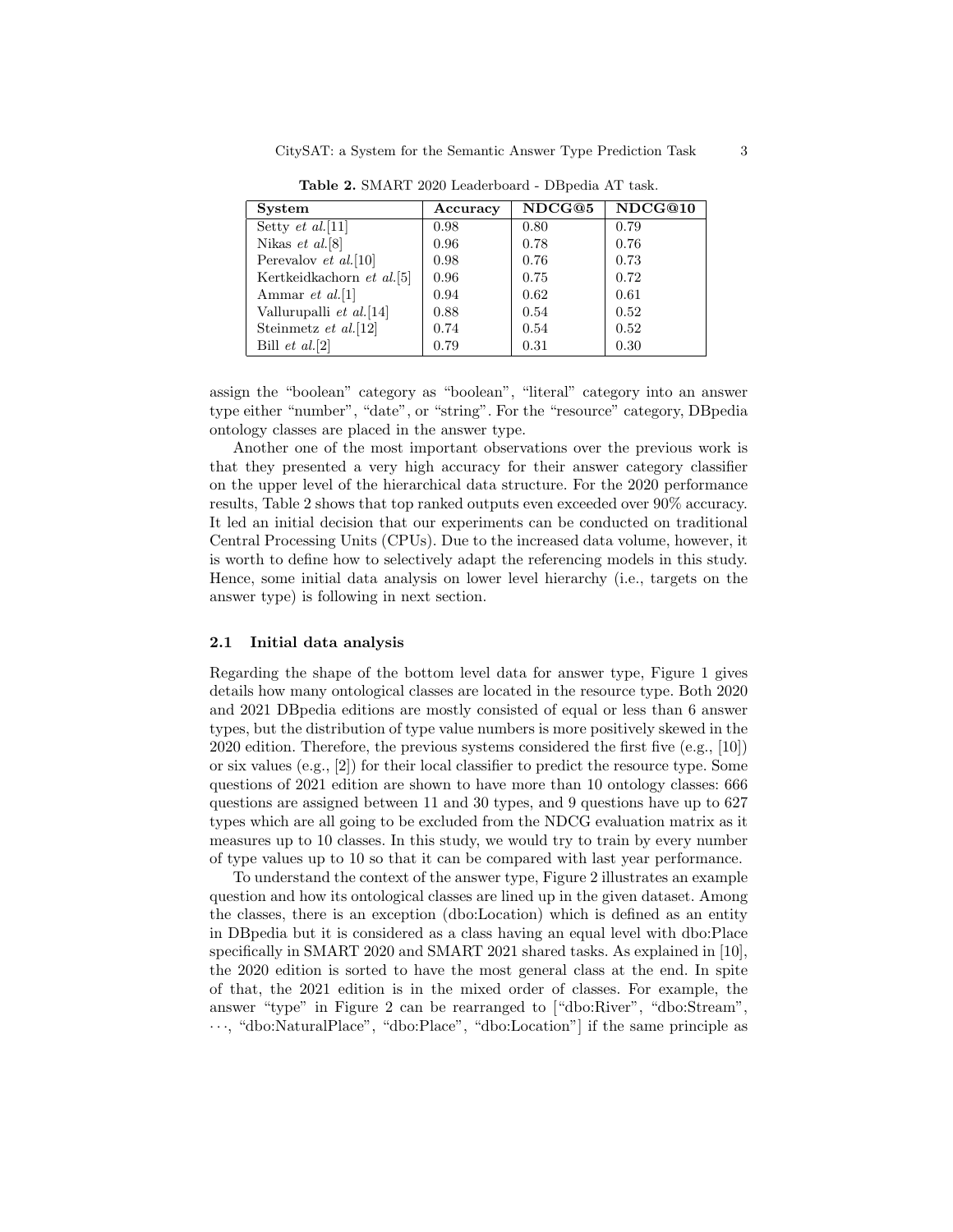in the 2020 edition is applied. Because of the computational logic in NDCG, this study has an initial hypothesis that the order of the classes in the answer type does not affect the later normalised distance thereby there is no need to apply extra logic to sort the term orders.



Fig. 1. Comparison table and charts between two years of SMART AT dataset for resource answer type.



Fig. 2. Graphical representation of a sample question and resource answer type.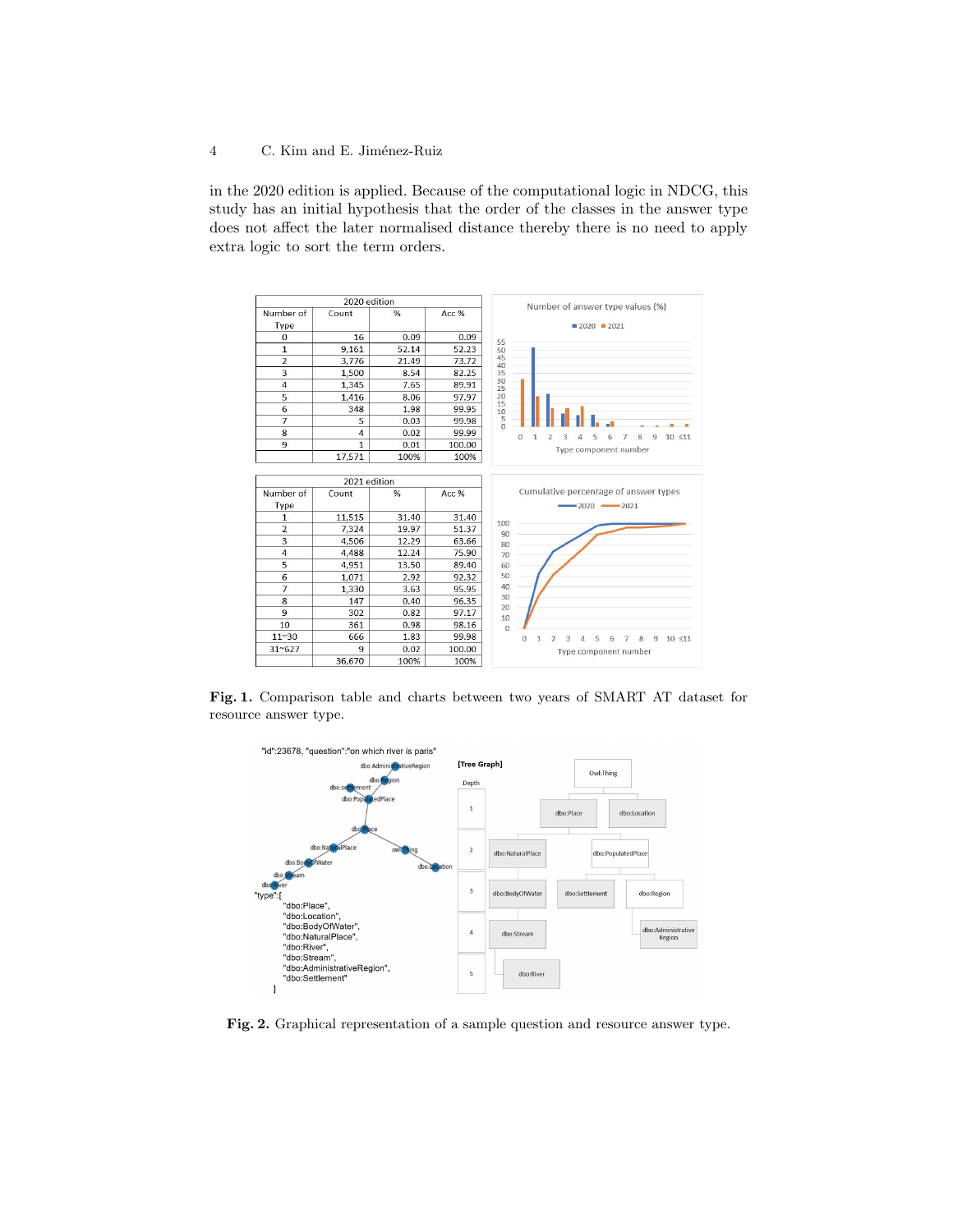| type                                          | question category |                                                        | id      |  |
|-----------------------------------------------|-------------------|--------------------------------------------------------|---------|--|
| [boolean]                                     | boolean           | Was Jacqueline Kennedy Onassis a follower of M         | 1177    |  |
| [dbo:Opera, dbo:MusicalWork, dbo:Work]        | resource          | What is the name of the opera based on Twelfth         | 14427   |  |
| [date]                                        | literal           | 2 16615 When did Lena Horne receive the Grammy Award f |         |  |
| [boolean]                                     | boolean           | Do Prince Harry and Prince William have the sa         | 3 23480 |  |
| [dbo:EducationalInstitution, dbo:Organisation | resource          | What is the subsidiary company working for Leo         | 3681    |  |

Fig. 3. Tabular representation of the SMART 2021 training dataset

# 3 Methods

#### 3.1 Data loading and manipulation

In SMART AT task, the training dataset and test dataset share the same JSON format (see example below). Comparing the DBpedia datasets from the two SMART editions, at first glance, we found the "id" attribute changed its value from "dbpedia 1" to "1" and this has been taken into account when merging the datasets according to the arrangement in the 2021 edition.

```
{
"id": "1",
"question": "Who are the gymnasts coached by Amanda Reddin?",
"category": "resource",
"type": ["dbo:Gymnast", "dbo:Athlete", "dbo:Person", "dbo:Agent"]
}
```
This study uses Python pandas library [13] for data manipulation. Firstly, it loads each year's dataset into a tabular representation as shown in Figure 3. Through the data cleaning, both year's datasets match a single answer category (either boolean, literal, or resource) and at least one answer type per each question. Lastly, the duplicates are removed when a question and corresponding answer are the same, however, the diverse answers for a questions are kept. Figure 4 gives example cases of our dataset pre-processing.

To construct a robust data structure, feature engineering is necessary to drop the missing value observations such as zero number of type values in resource category and invalid values such as " $n/a$ " in question. Due to the NDCG evaluation at the 10th answer type, we justify outliers as having more than 10 components in the answer type. In the case of not having the counter number of components, an indicator of missing value has to be marked since the evaluation matrix will return infinite distance of type path that means no relevance between the output (i.e., prediction types) and the ground truth (i.e., gold types).

As the ground truth was not open for the 2021 challenge, this study used 20% of the merged training dataset for validation to check the performance of the system. For submission, the test dataset (9,104 questions) is predicted by the best model trained with the entire training dataset (39,556 questions and answers).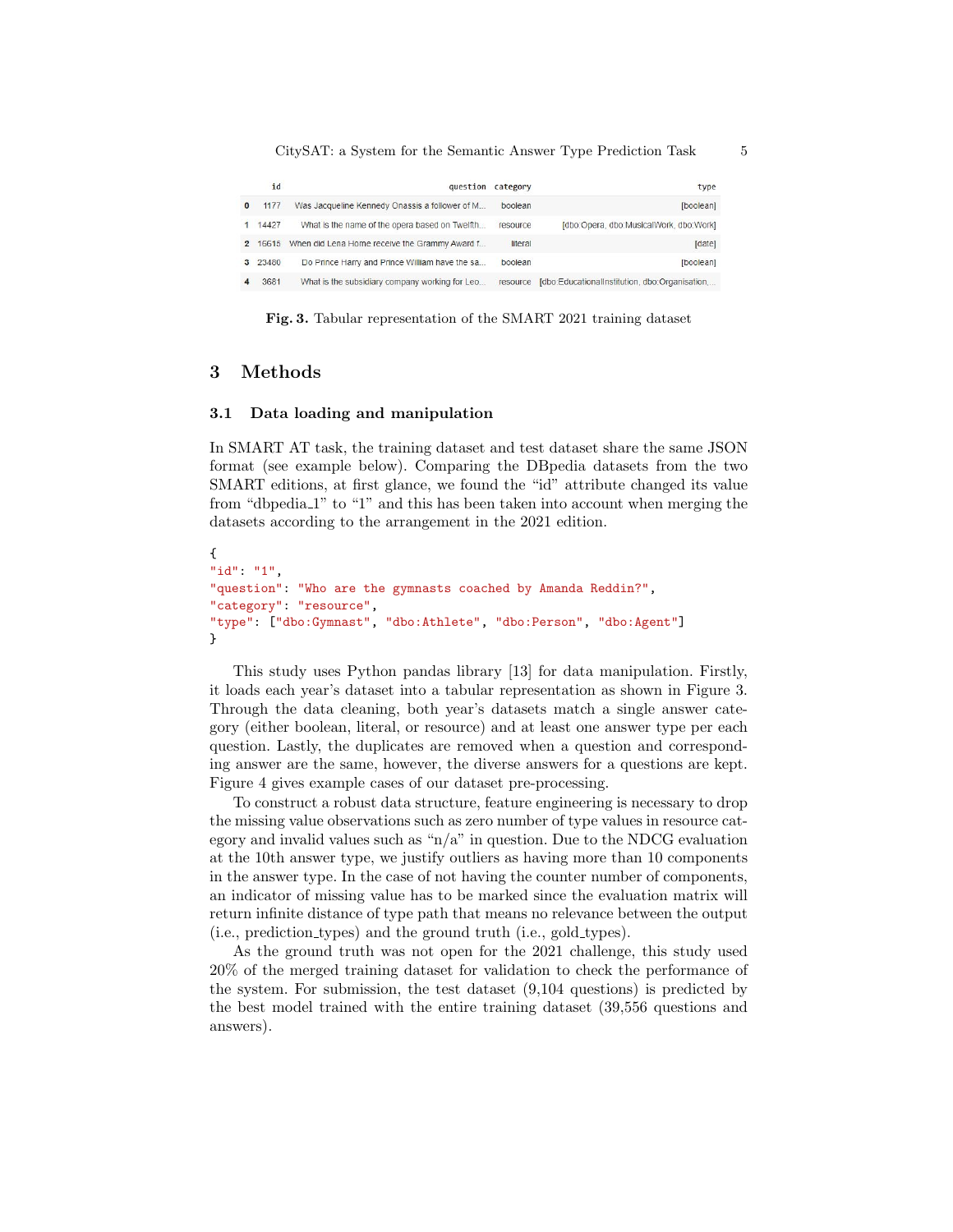| (a)         |                                                           |             |          | question                                                                          | category |                                                                   |                      |                                   |          | type_str             |
|-------------|-----------------------------------------------------------|-------------|----------|-----------------------------------------------------------------------------------|----------|-------------------------------------------------------------------|----------------------|-----------------------------------|----------|----------------------|
|             | which record did pole vault hold and which is the height? |             |          |                                                                                   | resource |                                                                   |                      | dbo:Person,dbo:Agent              |          |                      |
|             |                                                           |             |          | What and where is the record for the pole vault held?                             | resource |                                                                   |                      | dbo:Person.dbo:Agent              |          |                      |
|             |                                                           |             |          | Name an actor.                                                                    | resource |                                                                   |                      | dbo:Person,dbo:Agent              |          |                      |
|             |                                                           |             |          | Charles the Bald position is what and he got his position after which person?     | resource |                                                                   |                      | dbo:Media                         |          |                      |
|             |                                                           |             |          | When did chairperson of Communist Party of China and followed by?                 | resource |                                                                   |                      | dbo:Person.dbo:Agent              |          |                      |
|             |                                                           |             |          | Who is the chairperson of the Communist Party of China and who are his followers? | resource |                                                                   |                      | dbo:Person.dbo:Agent              |          |                      |
|             |                                                           |             |          | what is a drama film?                                                             | resource |                                                                   |                      | dbo:Film,dbo:Work                 |          |                      |
| What is it? |                                                           |             |          | resource                                                                          |          |                                                                   | dbo:Person,dbo:Agent |                                   |          |                      |
|             |                                                           |             |          | What position was held by George VI and when did he begin in that position?       | resource |                                                                   |                      | dbo:Profession,dbo:PersonFunction |          |                      |
| What is it? |                                                           |             | resource |                                                                                   |          | dbo:City,dbo:Settlement,dbo:PopulatedPlace,dbo:Place,dbo:Location |                      |                                   |          |                      |
|             |                                                           |             |          |                                                                                   |          |                                                                   |                      |                                   |          |                      |
| (b)         | id                                                        | question    | category | type                                                                              |          | (c)                                                               | id                   | question category                 |          | type                 |
| 94          | 116                                                       | What is it? | resource | Idbo:Person, dbo:AgentI                                                           |          | 22190                                                             | 27690                | what is a drama film?             | resource | [dbo:Film, dbo:Work] |
| 937         | 1173                                                      | What is it? | resource | [dbo:Person, dbo:Agent]                                                           |          | 24504                                                             | 30565                | what is a drama film?             | resource | [dbo:Film, dbo:Work] |
| 3295        | 4120                                                      | What is it? | resource | [dbo:EthnicGroup]                                                                 |          | 31764                                                             | 39656                | what is a drama film?             | resource | [dbo:Film, dbo:Work] |
| 5058        | 6342                                                      | What is it? | resource | [dbo:Taxon, dbo:TopicalConcept]                                                   |          | 31794                                                             | 39694                | what is a drama film?             | resource | [dbo:Film, dbo:Work] |
| 5073        | 6357                                                      | What is it? | resource | [dbo:City, dbo:Settlement, dbo:PopulatedPlace                                     |          | 32623                                                             | 40754                | what is a drama film?             | resource | [dbo:Film, dbo:Work] |
| 5735        | 7173                                                      | What is it? | resource | Idbo:City, dbo:Settlement, dbo:PopulatedPlace                                     |          | 33534                                                             | 41868                | what is a drama film?             | resource | [dbo:Film, dbo:Work] |
| 9782        | 12206                                                     | What is it? | resource | [dbo:Country, dbo:State, dbo:PopulatedPlace, d                                    |          | 40111                                                             | 50078                | what is a drama film?             | resource | [dbo:Film, dbo:Work] |
| 11872       | 14798                                                     | What is it? | resource | [dbo:City, dbo:Settlement, dbo:PopulatedPlace,                                    |          |                                                                   |                      |                                   |          |                      |

Fig. 4. (a) Top 10 list of duplicates when datasets are merged, (b) An example case of keeping: a single question has multiple answers–keep variants, (c) An example of removing: duplicated question and answer pairs.

## 3.2 Data derivation: Extract, Transform, Load (ETL)

This study uses the NLTK library [3] to parse natural language question inputs into tokenized words, and also normalise text with PorterStemmer (stemming) and WordNetLemmatizer (lemmatization) after stop-words removal.

Initially, this study was specifically interested in dealing with Wh-terms (Who, What, When, Where, Which, Whom, Whose, Why, and include How) questions which accounts for 84.4% of the training questions. So, we customized stop words dictionaries to exclude the Wh-terms. Unfortunately, however, the new stop-words removal works less efficiently in despite of the initial interests. Hence, this study keeps the original NLTK stop words for further analysis.

Additionally, this study explores term-frequency (TF) and inverse termfrequency (TF-IDF) in text feature extraction using CountVectorizer and TFID-FVectorizer from the scikit-learn library [9] from lessons of [11]. Empirical evidence concludes that applying the combination of stemming and TF for the first 10,000 unigram or bigrams is the best suitable for the SMART AT task.

Categorical targets (answer category and type) are mapped into numerical labels. In particular, we distribute the answer type by wish-number of training target classes and encode "missing" if nothing exists in the location. For example, Figure 5 illustrates a sample conceptual data when we select the 10 values of the answer type across all categories. The classifiers can be programmed to have the first and single value (i.e.,  $type1$  column in Figure 5) if the category is either "boolean" or "literal". However, one or more values are taken when the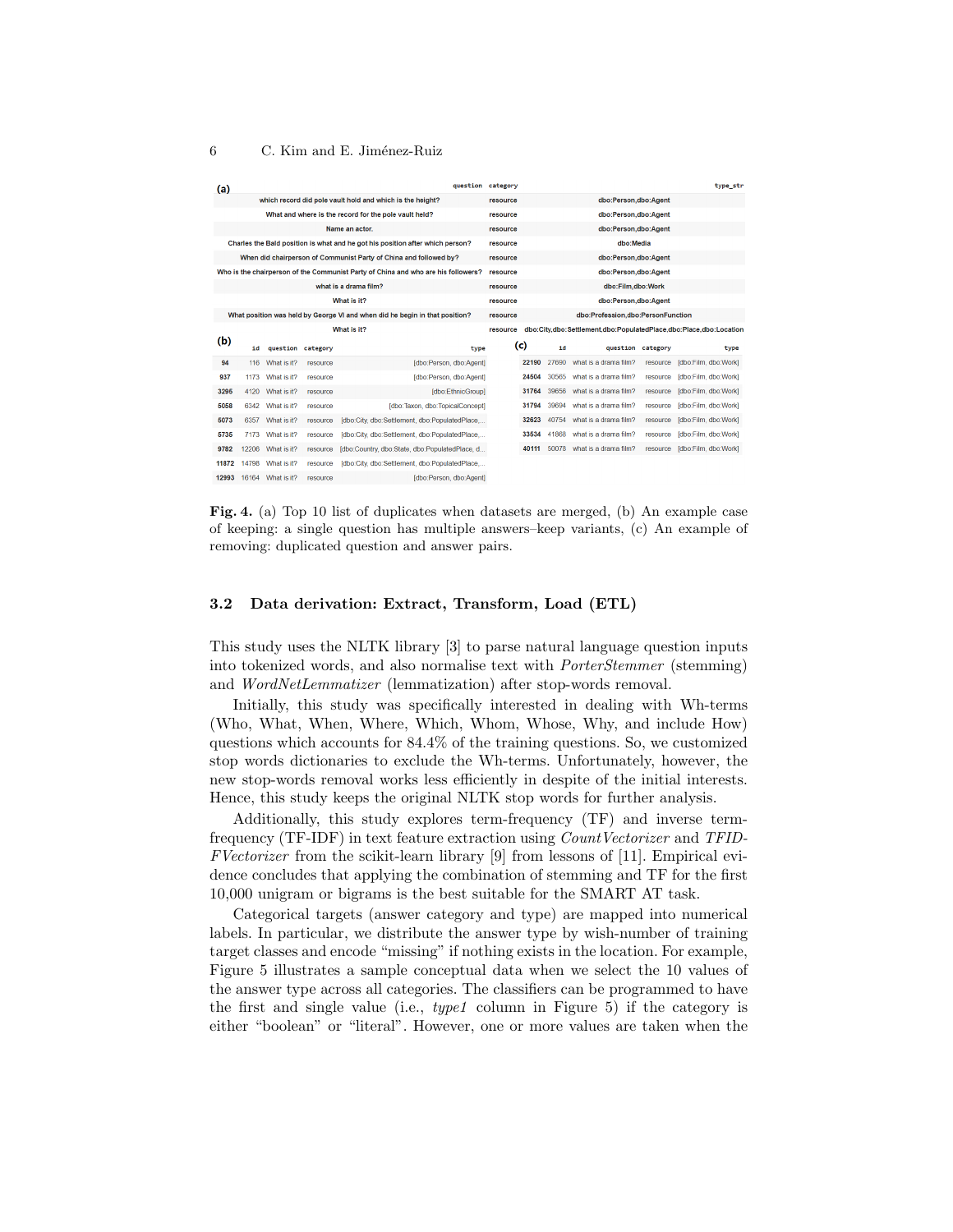CitySAT: a System for the Semantic Answer Type Prediction Task 7

|              | type1   | type <sub>2</sub>                    |            |     |     |            |            |            |            | type3 type4 type5 type6 type7 type8 type9 type10 |
|--------------|---------|--------------------------------------|------------|-----|-----|------------|------------|------------|------------|--------------------------------------------------|
| $\bf{0}$     | boolean | NaN                                  | <b>NaN</b> | NaN | NaN | <b>NaN</b> | NaN        | <b>NaN</b> | <b>NaN</b> | <b>NaN</b>                                       |
|              |         | 1 dbo:Opera dbo:MusicalWork dbo:Work |            | NaN | NaN | NaN        | NaN        | NaN        | NaN        | <b>NaN</b>                                       |
| $\mathbf{z}$ | date    | <b>NaN</b>                           | <b>NaN</b> | NaN | NaN | <b>NaN</b> | <b>NaN</b> | <b>NaN</b> | <b>NaN</b> | <b>NaN</b>                                       |

Fig. 5. Conceptual table to refer each allocated location of values in type.



Fig. 6. System model design to perform hierarchical classification.

category is "resource". The order of values is mixed as stated in Figure 2, and our justification is to select the first five to ten values.

Furthermore, the selective number of features are mapped into a dictionary with keys for an indicator of the value's location. For example, by setting the argument type no 11 (i.e., type1 to type10) in the reference code below, dictionary keys ["type1",  $\cdots$ , "type10"] and dictionary values [{"dbo:Opera": 0,  $\cdots$  "dbo:RadioStation": 297},  $\cdots$ , {"dbo:Politician":  $0, \cdots$ , "dbo:Entomologist": 21}] will create 10 json files for  $\{\text{``type1''}: \{\text{``dbo:Opena''}: 0, \cdots \text{``dbc:RadioStation''}: \}$ 297}} to  ${\text{``type10:}}$   ${\text{``dbo:Settlement'': 0, ..., "dbo:Village": 21}}$ . The final accumulated dictionary of type\_maps is  $\{$  "type1":  $\{$  "dbo:EducationalInstitution":  $0, \dots$ , "dbo:Holiday": 282}, "type2": { "dbo:MusicalWork":  $0, \dots$  "dbo::Presenter": 171},  $\cdots$ , "type10": {"dbo:Politician":  $0, \cdots$ , "dbo:Entomologist": 21}}.

## 3.3 Multi-classification model design

To perform hierarchical classification, this study considers local classifiers per level as shown in Figure 6 which is widely used in the state-of-the-art (e.g., [8], [10], and [11]) because of the imbalanced number of classes among the classification group. Whilst both the category prediction and the "literal" type prediction are for each three unique classes, the "resource" type prediction is towards ∼760 unique classes.

To decide a suitable classifier for each level, we implemented a small sample batch of python codes with several Machine Learning (ML) algorithms by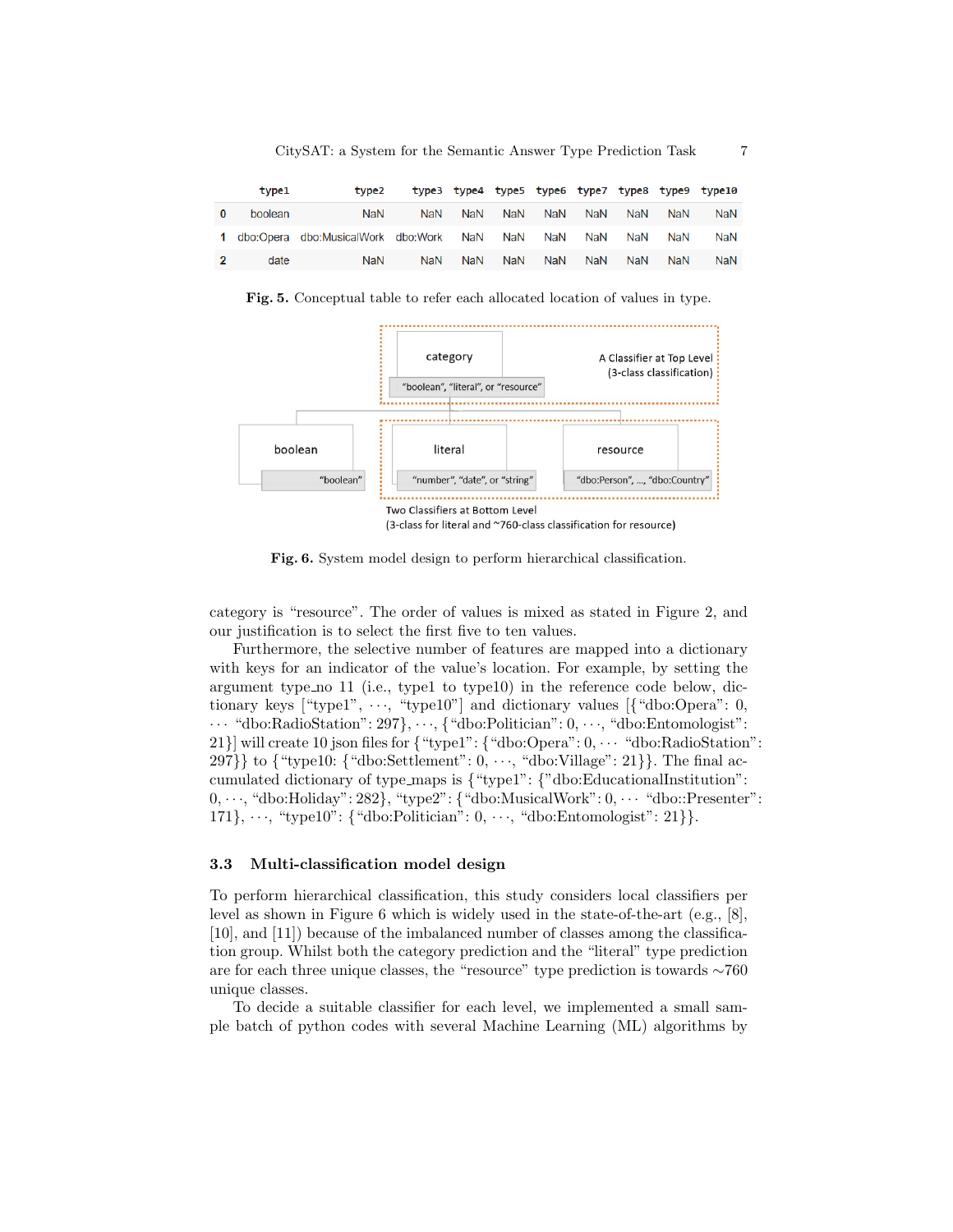|          | Top Level | <b>Bottom Level</b> |            |          |                       |         |  |
|----------|-----------|---------------------|------------|----------|-----------------------|---------|--|
| Model    | LR        | LR                  | <b>MLP</b> |          |                       |         |  |
|          | category  | type1               | type1      | type2    | $\cdots$              | type10  |  |
| Features | boolean   | date                | class1     | class1   | $\dddot{\phantom{0}}$ | class1  |  |
|          | literal   | string              | $\cdots$   | $\cdots$ | $\cdots$              |         |  |
|          | resource  | number              | class298   | class172 | $\cdots$              | class22 |  |

Fig. 7. Diagram of the final multi-class classifier design: three ML models cover each number of unique features.

importing SVM, LogisticRegression (LR), and MLPClassifier (MLP) from scikitlearn [9] and used them on SMART 2020 dataset (17,571 questions and answers for training, 4,360 questions for test) for comparison with reference models performance. To check the baseline performance, three sample ML models are initially determined for answer category classification and they return the acceptable performance:  $SVM$  (kernel = 'linear', random state = 0, probability=True) results 87%, LogisticRegression(multi class='multinomial', solver='lbfgs') results 88%, and *MLPClassifier* (hidden layer sizes  $= (11, 11, 11)$ , max iter  $= 500$ ) results 85% respectively. Additionally, this study finds that the MLP model is more efficient in many number of classes such as resource type (∼760 classes) than literal type (3 classes) classification. Then, we moved the confirmed implementation to the merged training dataset to align with the SMART 2021 task requirements.

## 3.4 Multi-classification model implementation

CitySAT system is programmed in Google Colab CPU environment with two processing threads. The evaluation of each stage algorithms has been conducted with validation data which is 20% of the training dataset.

By expanding experiments from Section 3.3, we get the best optimised hyperparameters in a combination system of two LRs and a MLP as briefly captured in the Appendix. Figure 7 shows the results of the design of our classification model from top to bottom level, starting from a single LR model which classifies the answer category at the top level. Two different models are used to classify the answer type at the bottom level: a LR model for the type of the literal category and a MLP model for the type of the resource category.

As last step, to meet the submission format specifications, it is essential to decode all mapping data and convert the format back to the JSON format as shown by the JSON below. The CitySAT system workflow is depicted in Figure 8.

```
{
"id": "5586",
"category": "resource",
"type": ["dbo:Company", "dbo:Activity", "dbo:RecordLabel", "dbo:Agent",
"dbo:Species", "dbo:Organisation", "dbo:AdministrativeRegion",
"dbo:Location", "dbo:Country", "dbo:PopulatedPlace"]
}
```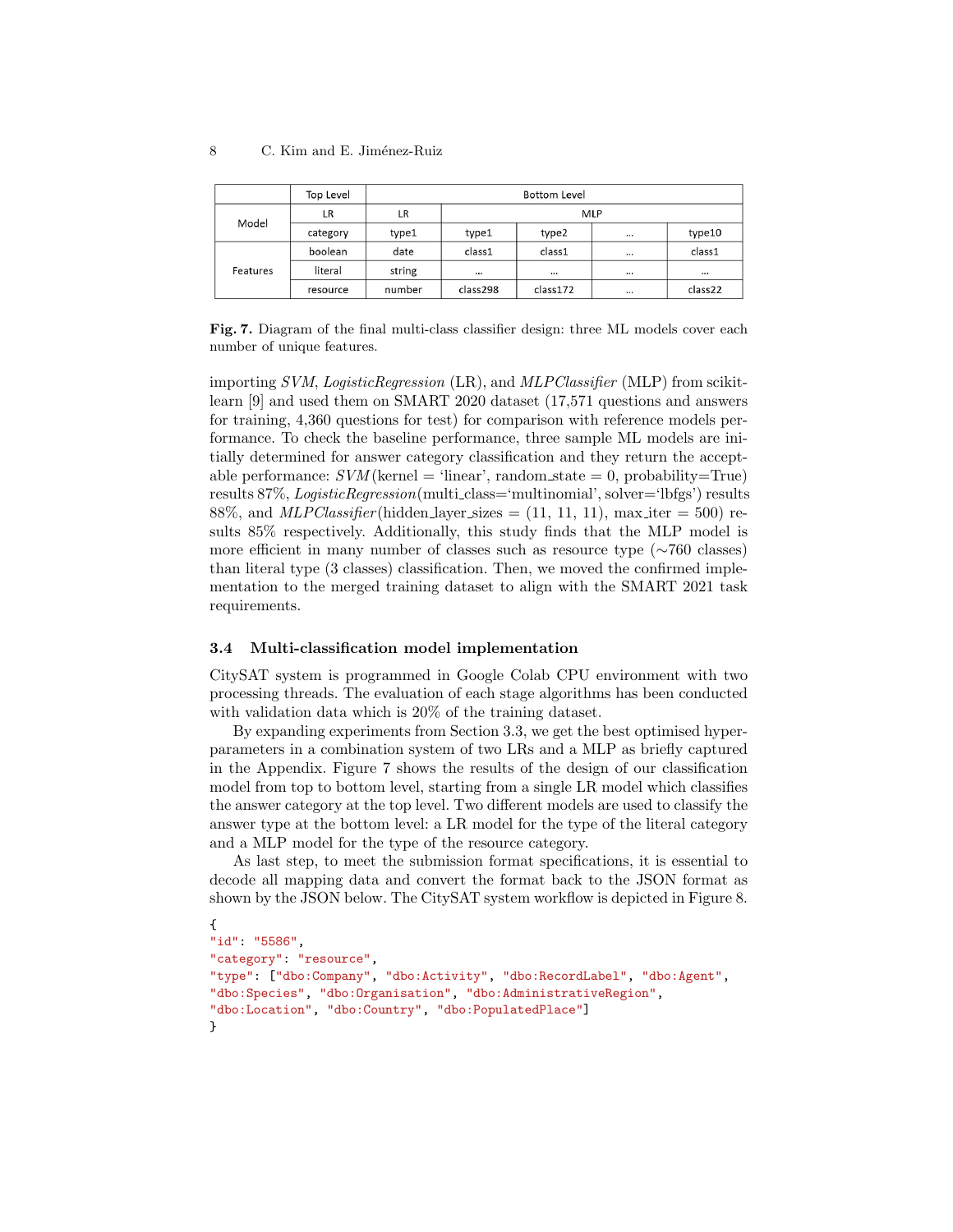

Fig. 8. System workflow chart of the final CitySAT. One of the key algorithms is for data transformation and mapping the intended number of types in the experiments looping sub-process in type classification (partially retrieved code is stated in Appendix).

# 4 Results

Table 3 summarizes our submission results with the corresponding configuration parameters in Table 4. The final CitySAT submission (\*) obtained the best model performance on the DBpedia test dataset: 0.984 on accuracy, 0.842 on NDCG@5, 0.854 on NDCG@10.

Most importantly, the results table represents that the system design aims to perform better when it takes more knowledge-based information. For example, training with ten resource types (i.e., ontology classes) associated with a question is more informative for a MLP model than giving five types per question.

Table 5 shows the results of other systems participating in the SMART 2021 challenge. The better performance in NDCG@10 was highly valued when the

| Conf.          | Validation |       |       | Test  |       |                                        |  |
|----------------|------------|-------|-------|-------|-------|----------------------------------------|--|
|                | Accuracy   |       |       |       |       | NDCG@5 NDCG@10 Accuracy NDCG@5 NDCG@10 |  |
|                | 0.969      | 0.732 | 0.649 | 0.970 | 0.778 | 0.683                                  |  |
| $\overline{2}$ | 0.973      | 0.735 | 0.656 | 0.981 | 0.839 | 0.739                                  |  |
| 3              | 0.953      | 0.699 | 0.622 | 0.967 | 0.810 | 0.713                                  |  |
| 4              | 0.973      | 0.737 | 0.658 | 0.984 | 0.836 | 0.737                                  |  |
| 5              | 0.973      | 0.736 | 0.656 | 0.984 | 0.842 | 0.742                                  |  |
| $6*$           | 0.973      | 0.736 | 0.738 | 0.984 | 0.842 | 0.854                                  |  |

Table 3. Confirmed Results in participation of SMART 2021 challenge.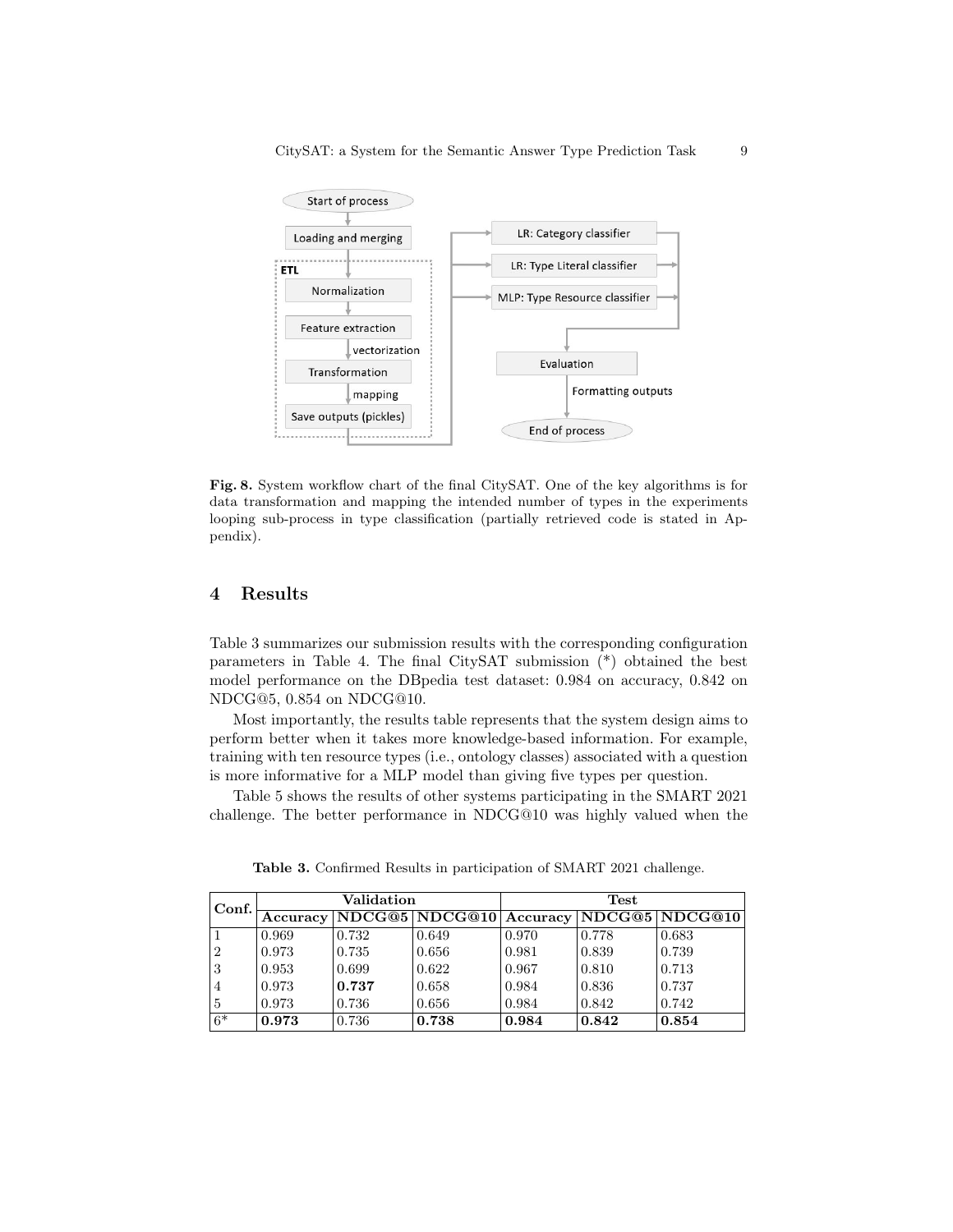|                |       |      |       | Conf. Stopwords Stemming Lemma Text feature Iteration No of Type |        |    |
|----------------|-------|------|-------|------------------------------------------------------------------|--------|----|
|                | False | True | True  | TF                                                               | 100/10 | 5  |
| $\overline{2}$ | False | True | True  | TF                                                               | 100/10 | 5  |
| 3              | True  | True | True  | TF-IDF                                                           | 100/10 | 5  |
| 4              | False | True | False | TF                                                               | 200/20 | 5  |
| 5              | False | True | False | ТF                                                               | 200/10 | 5  |
| $6*$           | False | True | False | ТF                                                               | 200/10 | 10 |

Table 4. Configuration settings of submissions.

other two scores (Accuracy, NDCG@5) are similar. The best results of CitySAT is ranked at the top in DBpedia AT task.

| <b>System</b>     | Accuracy | NDCG@5 | NDCG@10 |
|-------------------|----------|--------|---------|
| <b>CitySAT</b>    | 0.984    | 0.842  | 0.854   |
| Bhargay et al.    | 0.985    | 0.825  | 0.790   |
| Celebi et al.     | 0.985    | 0.725  | 0.704   |
| Hoang et al.      | 0.985    | 0.727  | 0.664   |
| Steinmetz et al.  | 0.991    | 0.734  | 0.658   |
| Perevalove et al. | 0.991    | 0.643  | 0.577   |

Table 5. SMART 2021 Leaderboard - DBpedia AT task.

# 5 Discussion and future works

With the given DBpedia data in the SMART 2021 AT challenge, this study tried various explorations on text normalization. Including filters of Wh-terms in stop words, there were multiple configuration settings we could have imagined to have improvement in classification performance which was not the case for this challenge. This opens the door for future work in finding how to improve the text features involving semantic meanings in a more human thought process.

Although CitySAT models are optimised in Section 3.4 to find the best combination of local classifiers for two levels, there might be more options and different combinations of models that can be discovered in the future. Especially, once we expand our evaluation environment to a Graphics Processing Unit (GPU), there are more applicable ML models for our problem.

As in previous studies, we have also found that several of the participating systems used the fine-tuned BERT models [4]. Because of limitations on computing resources, however, this study intentionally deploys the ML models in CPU computation with inexpensive computational cost during the project. In the future, injecting the BERT model in CitySAT is possible to check if any performance benefits in the AT task.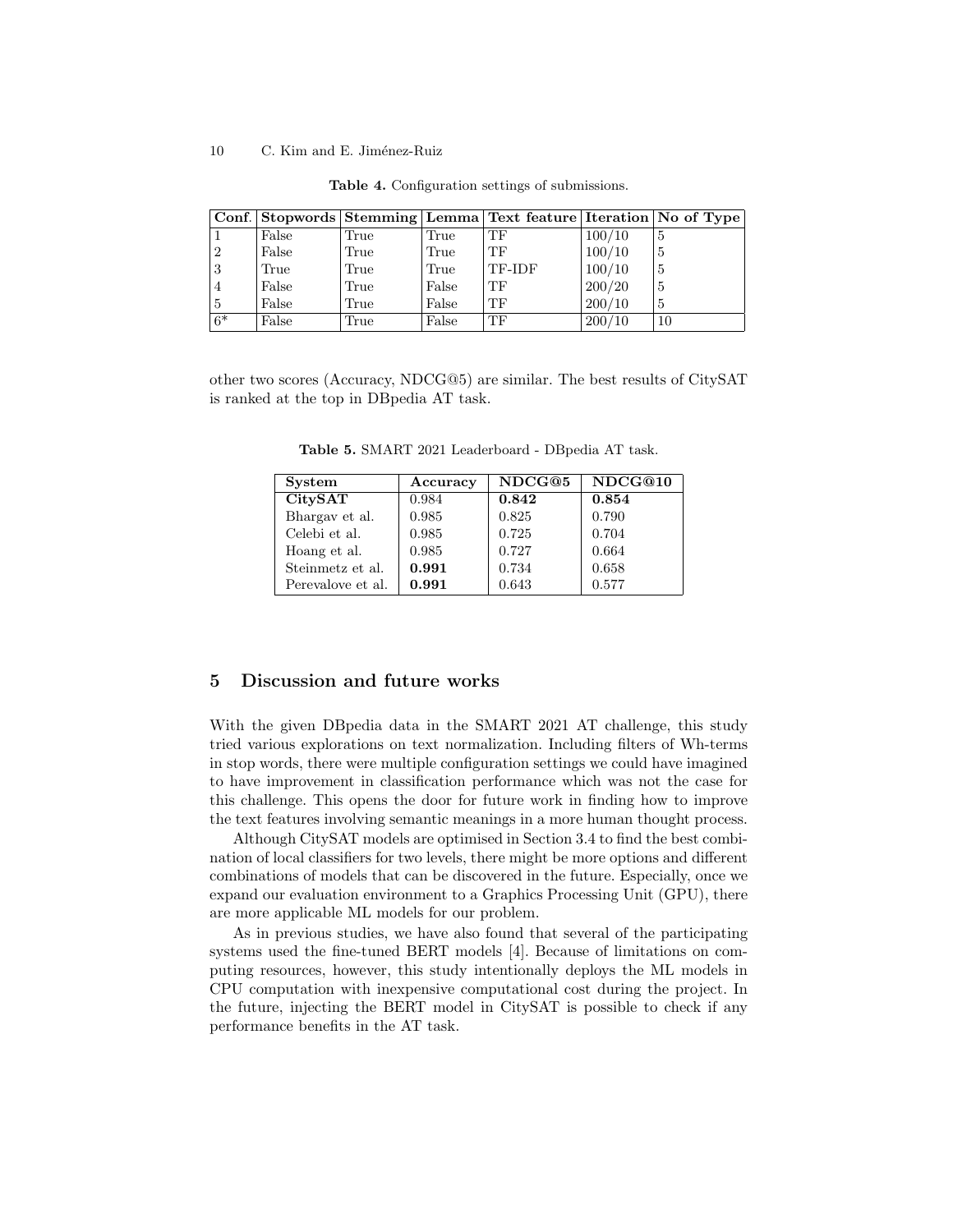## Acknowledgements

We would like to thank the ISWC conference and the SMART challenge organisers. This work was partially supported by the SIRIUS Centre for Scalable Data Access (Research Council of Norway).

# References

- 1. Ammar, A., Mehryar, S., Celebi, R.: A methodology for hierarchical classification of semantic answer types of questions. In: SMART@ ISWC. pp. 41–48 (2020)
- 2. Bill, E., Jiménez-Ruiz, E.: Question embeddings for semantic answer type prediction. In: SMART@ ISWC (2020)
- 3. Bird, S., Klein, E., Loper, E.: Natural language processing with Python: analyzing text with the natural language toolkit. " O'Reilly Media, Inc." (2009)
- 4. Devlin, J., Chang, M., Lee, K., Toutanova, K.: BERT: pre-training of deep bidirectional transformers for language understanding. In: Proceedings of the 2019 Conference of the North American Chapter of the Association for Computational Linguistics: Human Language Technologies, NAACL-HLT 2019, Minneapolis, MN, USA, June 2-7, 2019, Volume 1 (Long and Short Papers). pp. 4171–4186 (2019). https://doi.org/10.18653/v1/n19-1423, https://doi.org/10.18653/v1/n19-1423
- 5. Kertkeidkachorn, N., Nararatwong, R., Nguyen, P., Yamada, I., Takeda, H., Ichise, R.: Hierarchical contextualized representation models for answer type prediction. In: SMART@ ISWC. pp. 49–56 (2020)
- 6. Mihindukulasooriya, N., Dubey, M., Gliozzo, A., Lehmann, J., Ngomo, A.N., Usbeck, R., Rossiello, G., Kumar, U.: Semantic answer type and relation prediction task (SMART 2021). CoRR abs/2112.07606 (2021), https://arxiv.org/abs/ 2112.07606
- 7. Mihindukulasooriya, N., Dubey, M., Gliozzo, A., Lehmann, J., Ngonga Ngomo, A.C., Usbeck, R.: SeMantic AnsweR Type Prediction Task at ISWC 2020 Semantic Web Challenge. CEUR-WS 2774 (2020), http://ceur-ws.org/Vol-2774/
- 8. Nikas, C., Fafalios, P., Tzitzikas, Y.: Two-stage semantic answer type prediction for question answering using bert and class-specificity rewarding. In: SMART@ ISWC. pp. 19–28 (2020)
- 9. Pedregosa, F., Varoquaux, G., Gramfort, A., Michel, V., Thirion, B., Grisel, O., Blondel, M., Prettenhofer, P., Weiss, R., Dubourg, V., Vanderplas, J., Passos, A., Cournapeau, D., Brucher, M., Perrot, M., Duchesnay, E.: Scikit-learn: Machine learning in Python. Journal of Machine Learning Research 12, 2825–2830 (2011)
- 10. Perevalov, A., Both, A.: Augmentation-based answer type classification of the smart dataset. In: SMART@ ISWC. pp. 1–9 (2020)
- 11. Setty, V., Balog, K.: Semantic answer type prediction using bert: Iai at the iswc smart task 2020. arXiv preprint arXiv:2109.06714 (2021)
- 12. Steinmetz, N., Sattler, K.U.: Coala-a rule-based approach to answer type prediction. In: SMART@ ISWC. pp. 29–40 (2020)
- 13. pandas development team, T.: pandas-dev/pandas: Pandas (Feb 2020). https://doi.org/10.5281/zenodo.3509134, https://doi.org/10.5281/zenodo. 3509134
- 14. Vallurupalli, S., Sleeman, J., Finin, T., et al.: Fine and ultra-fine entity type embeddings for question answering. In: International Semantic Web Conference (2020)